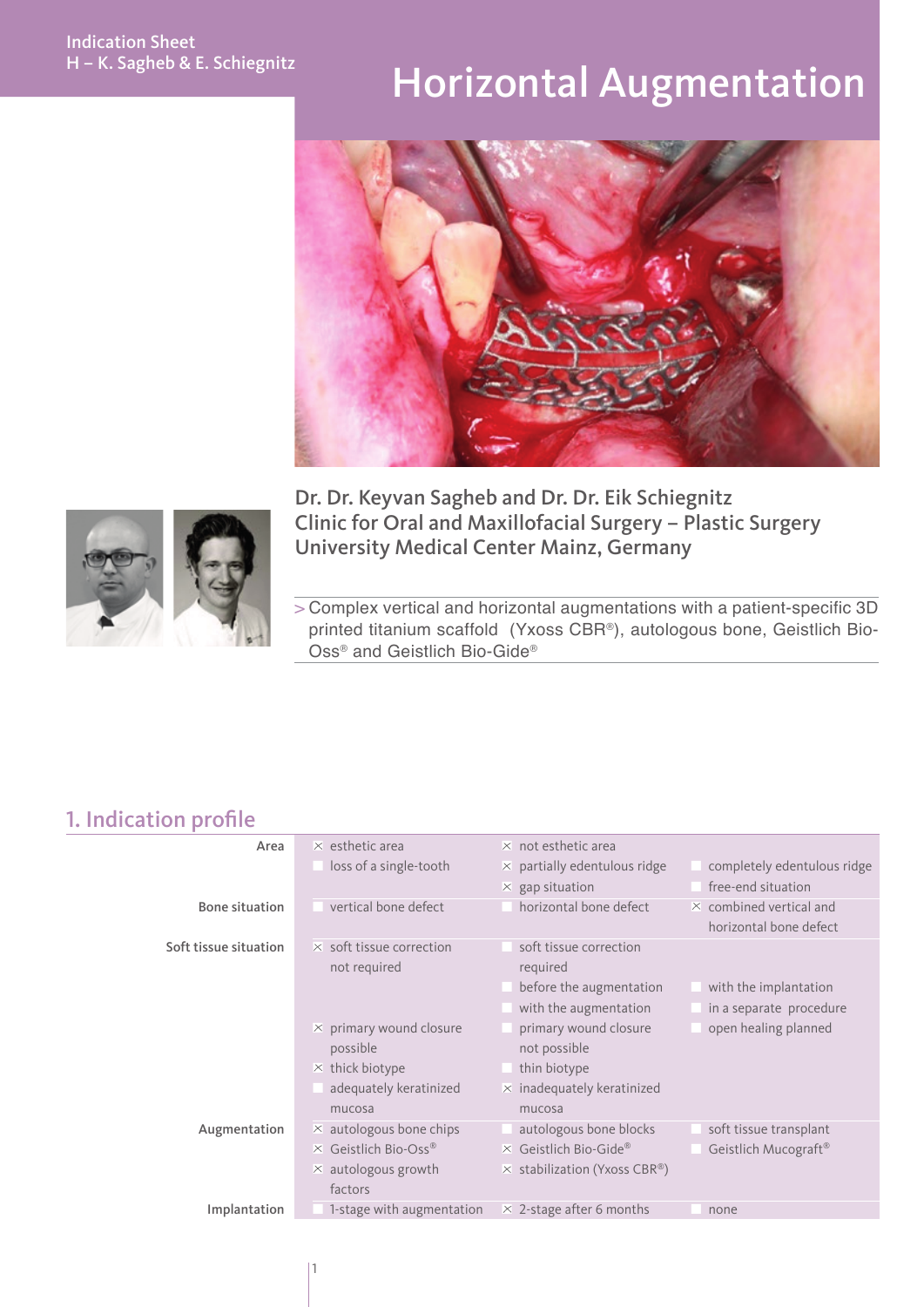#### 2. Background information:

> The use of conventional titanium mesh (TM) was initially described for the reconstruction of extensive bony maxillofacial defects (1–3). These TM went on to be used for local augmention of the alveolar ridge with simultaneous and two-stage implantation (4–6). This has produced good results for lateral and vertical bone augmentation in several clinical studies (7). In addition, TM was recommended in the last systematic review (Troeltzsch et al. 2016) when you need to increase bone more than 3.7mm in combined defects (8). Conventional TM is delivered as a flat mesh which is then adapted to the defect intraoperatively. This procedure is technically demandingand time-consuming. Furthermore, there is the hazard of oral mucosal dehiscence caused by protruding edges and corners of the mesh. Modern CAD-CAM technology provides a promising solution to overcome these disadvantages. Using the CBCT data from the patient defect, it's possible to produce a 3D customized titanium scaffold which fits exactly into the bone defect (Yxoss CBR®), also reducing the preparation time and avoiding sharp edges. Use of an autologous bone mixture and Geistlich Bio-Oss® as an augmentation material was performed in order to obtain sufficient stability and ossification. To optimise the stability and healing of soft tissue, the 3D titanium scaffold was covered with a Geistlich Bio-Gide® membrane and a layer of autologous platelet-rich-fibrin (PRF) to enhance the soft tissue healing.

#### 3. Treatment targets :

> Vertical and horizontal bone augmentations to create sufficient bone volume at complex defects prior to implantation.



Fig. 1. Preoperative CBCT of the patient with horizontal and vertical deficiency in the left mandible.



Fig. 2. Preoperative clinical picture of the patient with marked poncho incision to avoid dehiscence. This involves an incision being made a long way into the vestibule to position the subsequent suture at a distance from the 3D titanium scaffold. This cutting technique is performed in vertical defects.



Fig. 3. Planning the CAD-CAM using a digital workflow (Yxoss CBR®). This involves the DVT dataset being sent to the manufacturer ReOss GmbH, which provisionally plans the 3D titanium scaffold and sends it to the surgeon for review. The product is manufactured following confirmation by the surgeon.



Fig. 6. Autogenous bone is mixed 50:50 with Geistlich Bio-Oss®. In this case, bone was harvested from the iliac crest, but augmentation is generally also possible with locally harvested bone (e.g. using BoneScraper).





Fig. 4. Depiction of the defect and evaluating the fit of the 3D printed material (Yxoss CBR®).



Fig. 5. Perforation of the cortex with the round bur to boost blood supply.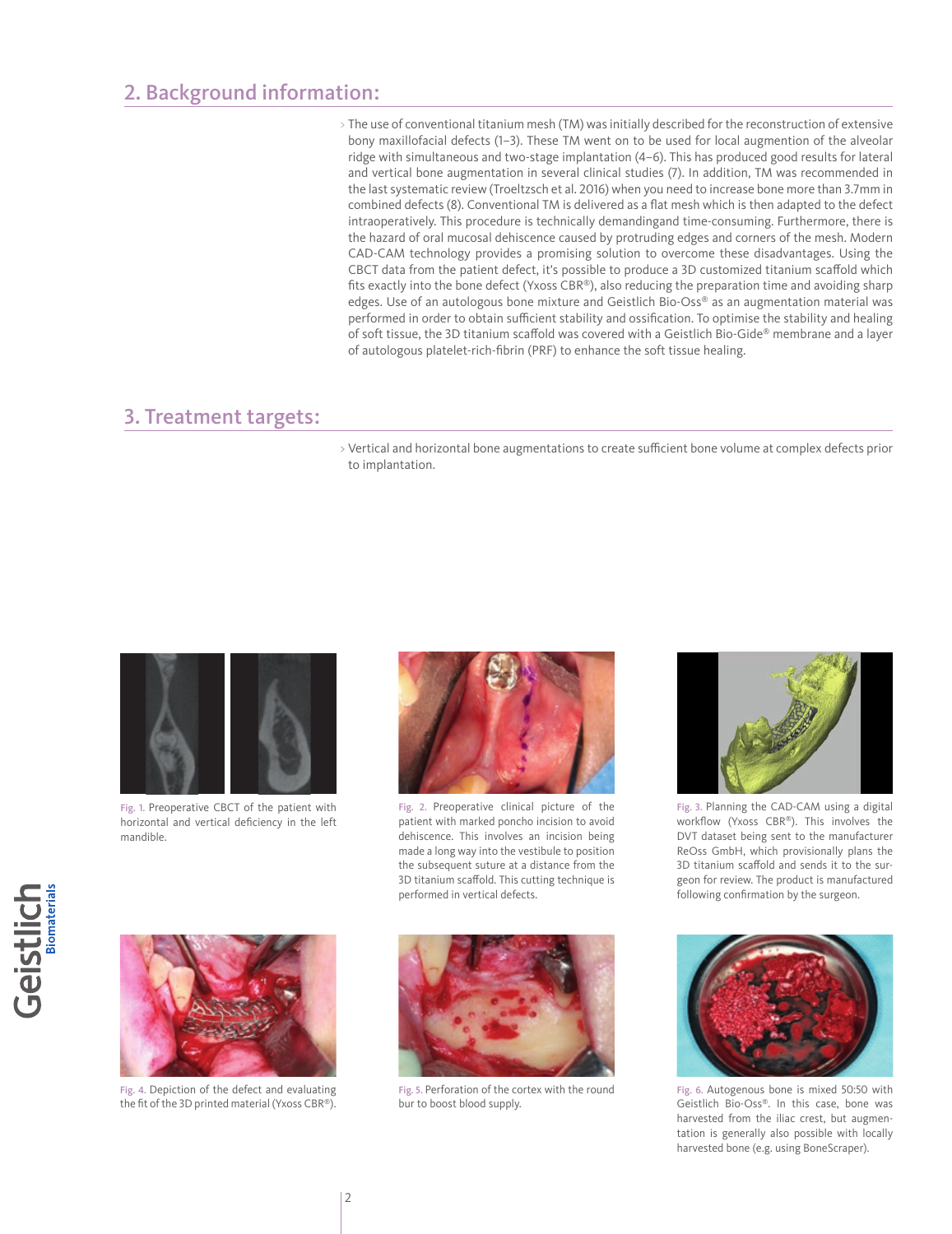

Fig. 7. The 3D titanium scaffold is filled with the augmentation material and introduced into the defect. It is usually enough to stabilize using one or two screws.



Fig. 8. Covering the 3D titanium scaffold with a Geistlich Bio-Gide® membrane to supports reliable hard tissue regeneration and secluding the grafted area from ingrowth of soft tissue.



Fig. 9. Covering the Geistlich Bio-Gide® membrane with autologous platelet-rich-fibrin (PRF) to promote soft tissue healing.



Fig. 10. Primary closure of the defect with GoreTex sutures. The suture is positioned at a distance from the device by means of the poncho incision.



Fig. 11. Postoperative CBCT check on the augmented defect.



Fig. 12. Three-dimensional implant planning.



Fig. 13. Re-entry 6 months after augmentation. The 3D scaffold is easily removed in the crestal area after intraoperative visualisation by the Easy Removal Design®.



Fig. 14. Stable bone is visible after Yxoss CBR® removal.



Fig. 15. Implant placement after 3D planning in accordance with the manufacturer's drilling protocol.



Fig. 16. Radiography of the patient after implant placement.



Fig. 17. Clinical picture after soft tissue healing (left). Clinical situation after implant placement with final prosthetic restoration (right).



Fig. 18. Radiography after prosthetic restoration.